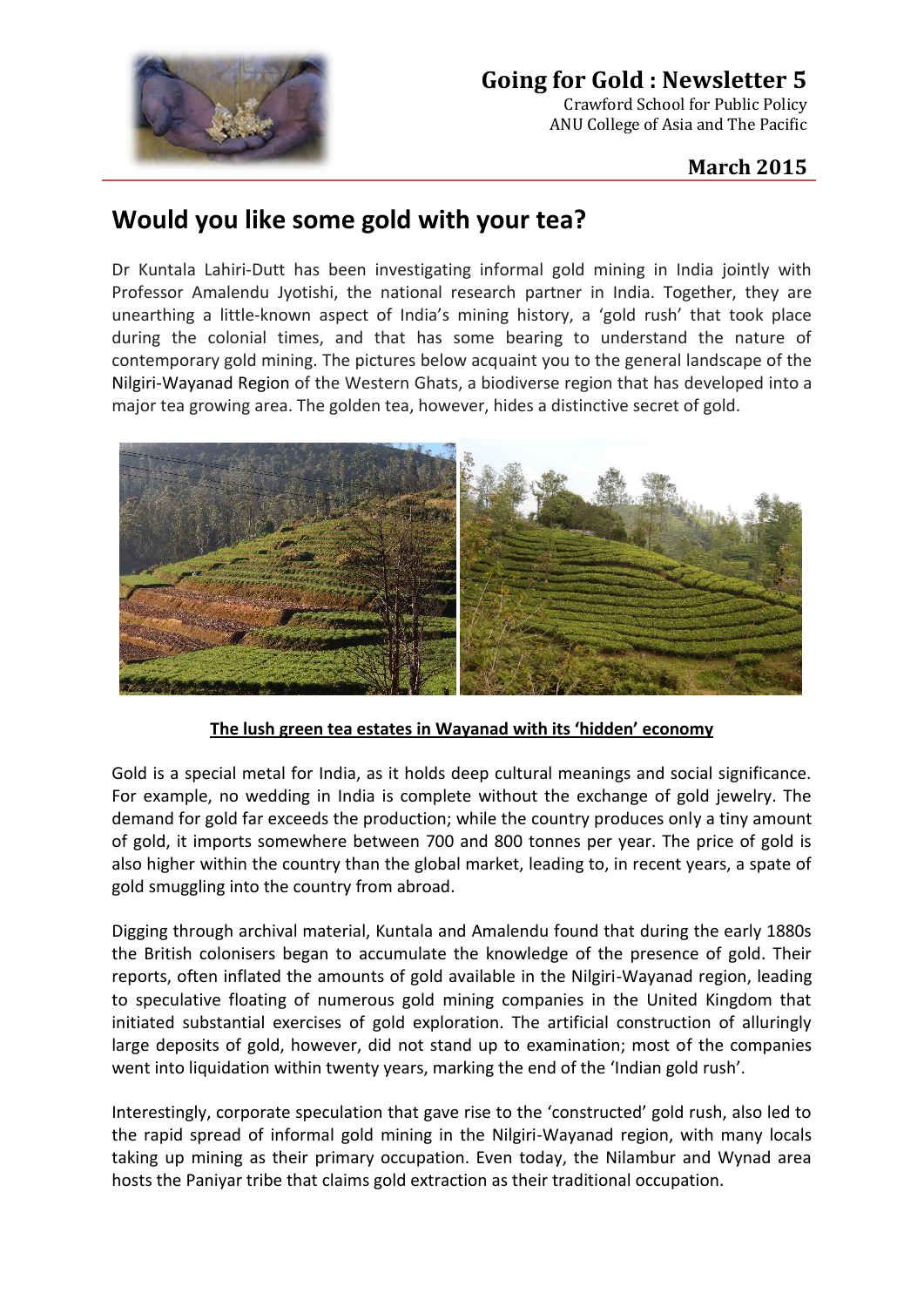

**The researchers entering the holes dug into the rock walls**

**The processing plant where the ore is crushed to extract gold**

Another story, however, unfolded from the 1970s when the Indian Prime Minister, Lal Bahdur Shastri (and later, Indira Gandhi), and the Sri Lankan leader, Mrs Sirimavo Bandaranaike, signed a treaty that would bring back a significant number of Tamil expatriates from Sri Lanka. These immigrants were re-settled in various locations, including Pandalur, and were given jobs in the tea plantations. TANTEA, the state-owned tea estate was established in a clearing of dense forest cover of the Nilgiri Hills in the Western Ghats. Largely unwelcome and hence poorly integrated in the local social fabric, the repatriated Tamil community took up informal mining within the tea estates. Other local communities soon followed suit. The tunnel in the picture above is one of the many that were dug on the hillslopes by them.



**Panning the crushed ore Amalgamating and purifying the gold**



**The end product - a grain of gold**